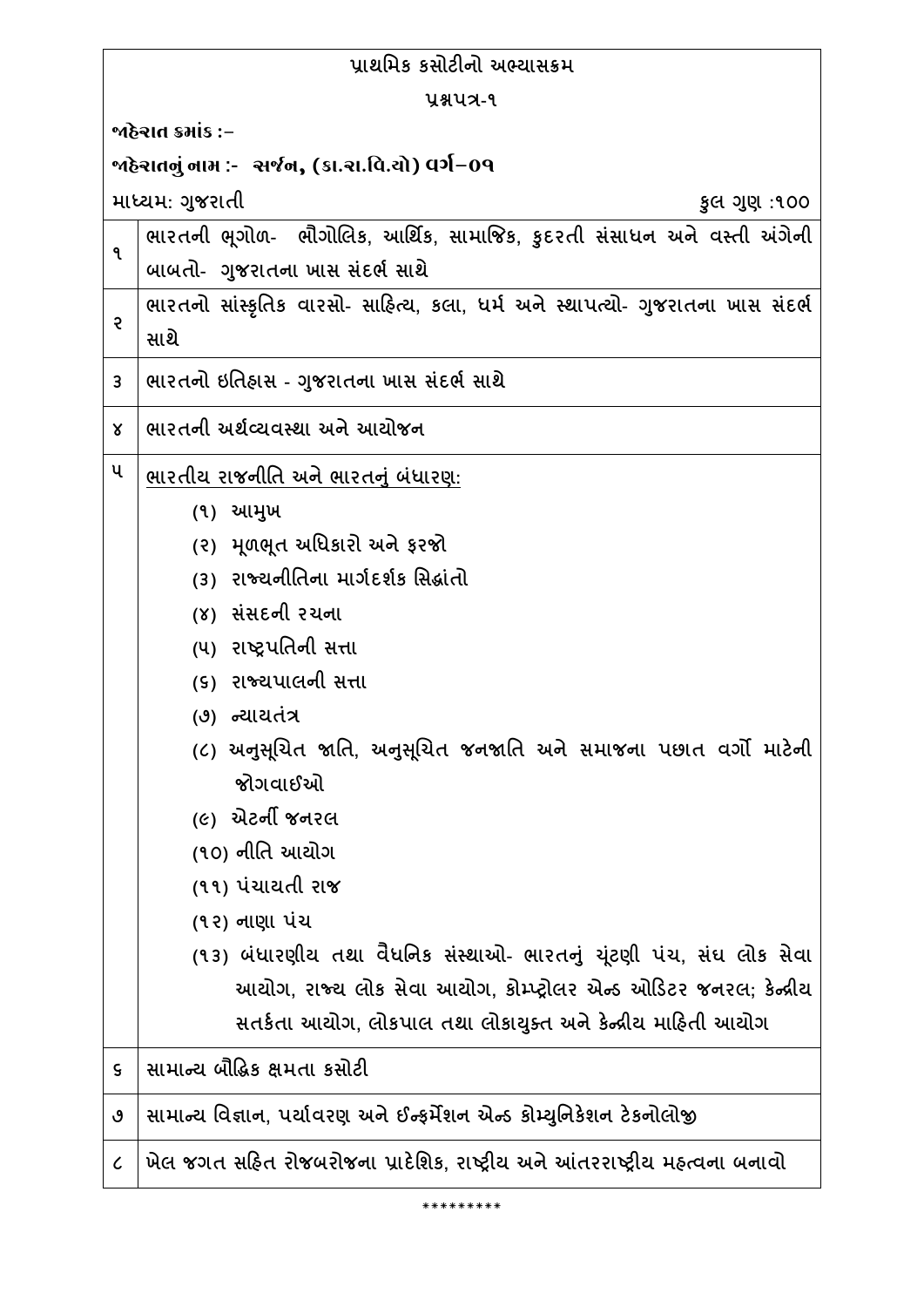# Syllabus of Preliminary Test Paper-1 **Adv. No. : The post of** : Surgeon,  $(E.S.I.S)$  Class  $-01$ Medium: Gujarati Total Marks- 100 1 Geography of India- Physical, Economic, Social, Natural Resources and population related topics- with special reference to Gujarat  $2$  Cultural heritage of India- Literature, Art, Religion and Architecture- with special reference to Gujarat 3 History of India with special reference to Gujarat 4 Indian Economy and Planning 5 Indian Polity and the Constitution of India: (1) Preamble (2) Fundamental Rights and Fundamental Duties (3) Directive Principles of State Policy (4) Composition of Parliament (5) Powers of the President of India (6) Powers of Governor (7) Judiciary (8) Provisions for Scheduled Castes, Scheduled Tribes and backward classes of the society (9) Attorney General (10) NITI Aayog (11) Panchayati Raj Institutions (12) Finance Commission (13) Constitutional and Statutory Bodies: Election Commission of India, Union Public Service Commission, State Public Service Commission, Comptroller and Auditor General; Central Vigilance Commission, Lokpal and Lokayukta, Central Information **Commission**

6 General Mental Ability 7 General Science, Environment and Information & Communication Technology 8 Daily events of Regional, National and International Importance including Sports

#### \*\*\*\*\*\*\*\*\*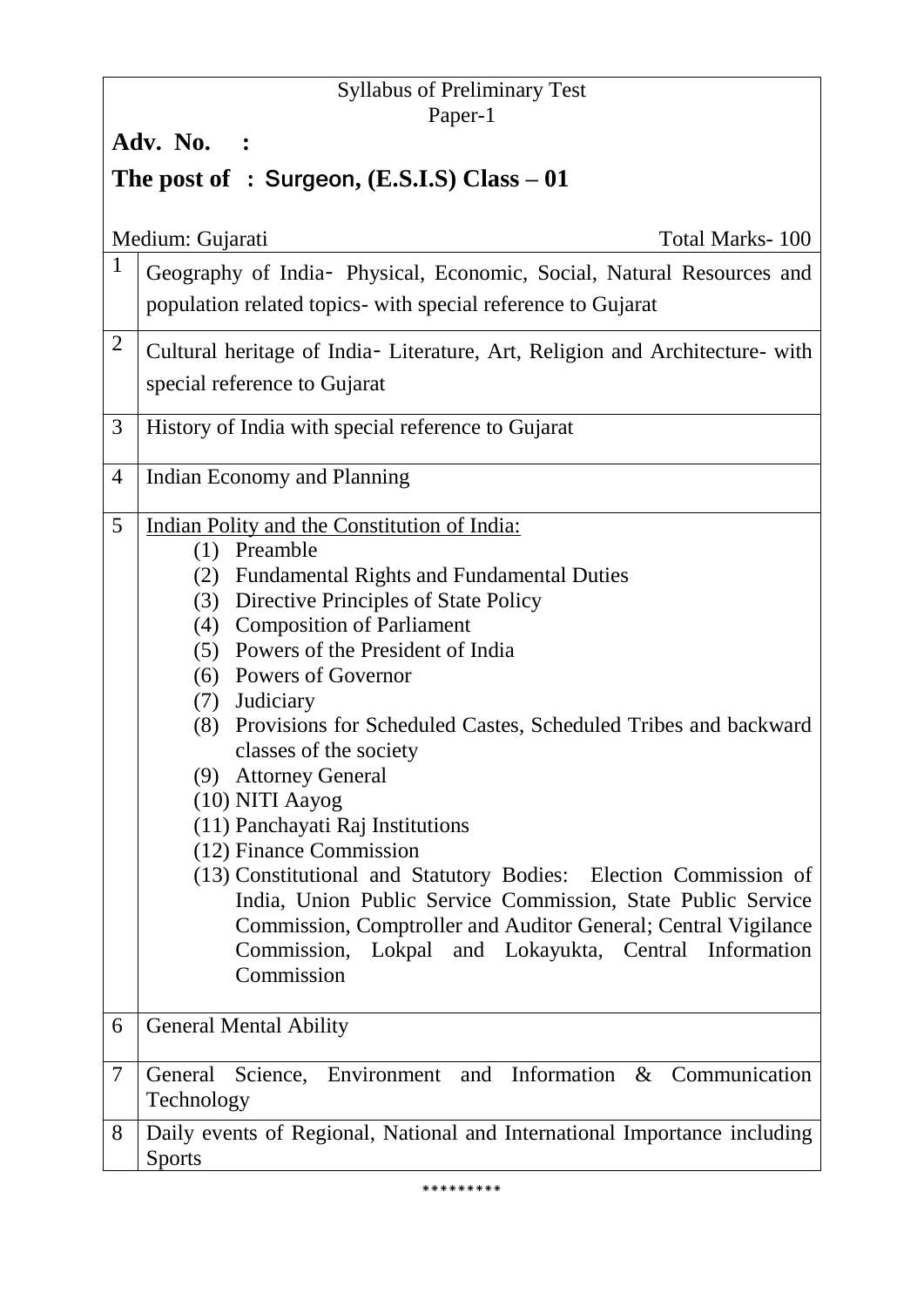# **Syllabus for the preliminary test for the recruitment on the post of General Surgery (Specialist Service), Class I in Gujarat Medical Services and Services under Employees State Insurance Scheme Marks – 200 Questions - 200 Medium - English**

#### **1. General topics:**

Health economics-basic terms, health insurance. Hazards in hospital and protection: AIDS, hepatitis B, tuberculosis, radiation, psychological, Environment protection - bio-medical waste management, Surgical audit, evidence based surgical practice, quality assurance, Concept of essential drugs and rational use of drugs, Procurement of stores and material & personal management. Medical ethics, Consumer protection, Newer antibiotics, Problem of resistance. Sepsis – SIRS, Nosocomial infection, Advances in imaging technologies, Disaster management, mass casualties, Triage O.T. design, technologies, equipment Critical care in surgical practice, Response to trauma, Wound healing, Fluid and electrolyte balance, Nutrition, Blood transfusion, Brain death, Cadaveric organ retrieval

# 2. **Systemic Surgery**

- $\triangleright$  Wound healing including recent advances
- $\triangleright$  Asepsis, antisepsis, sterilization and universal precaution, Surgical knots, sutures, drains, bandages and splints, Surgical infections, causes of infections, prevention
- $\triangleright$  Common aerobic and anaerobic organisms and newer organisms causing Infection including *Helicobacter Pylori*
- $\triangleright$  Tetanus, gas gangrene treatment & prevention
- $\triangleright$  Chronic specific infections TB, Filariasis
- $\triangleright$  Boils, cellulites, abscess, narcotizing fascitis and synergistic infection
- $\triangleright$  Antibiotic therapy rationale including antibiotic prophylaxis, misuse, abuse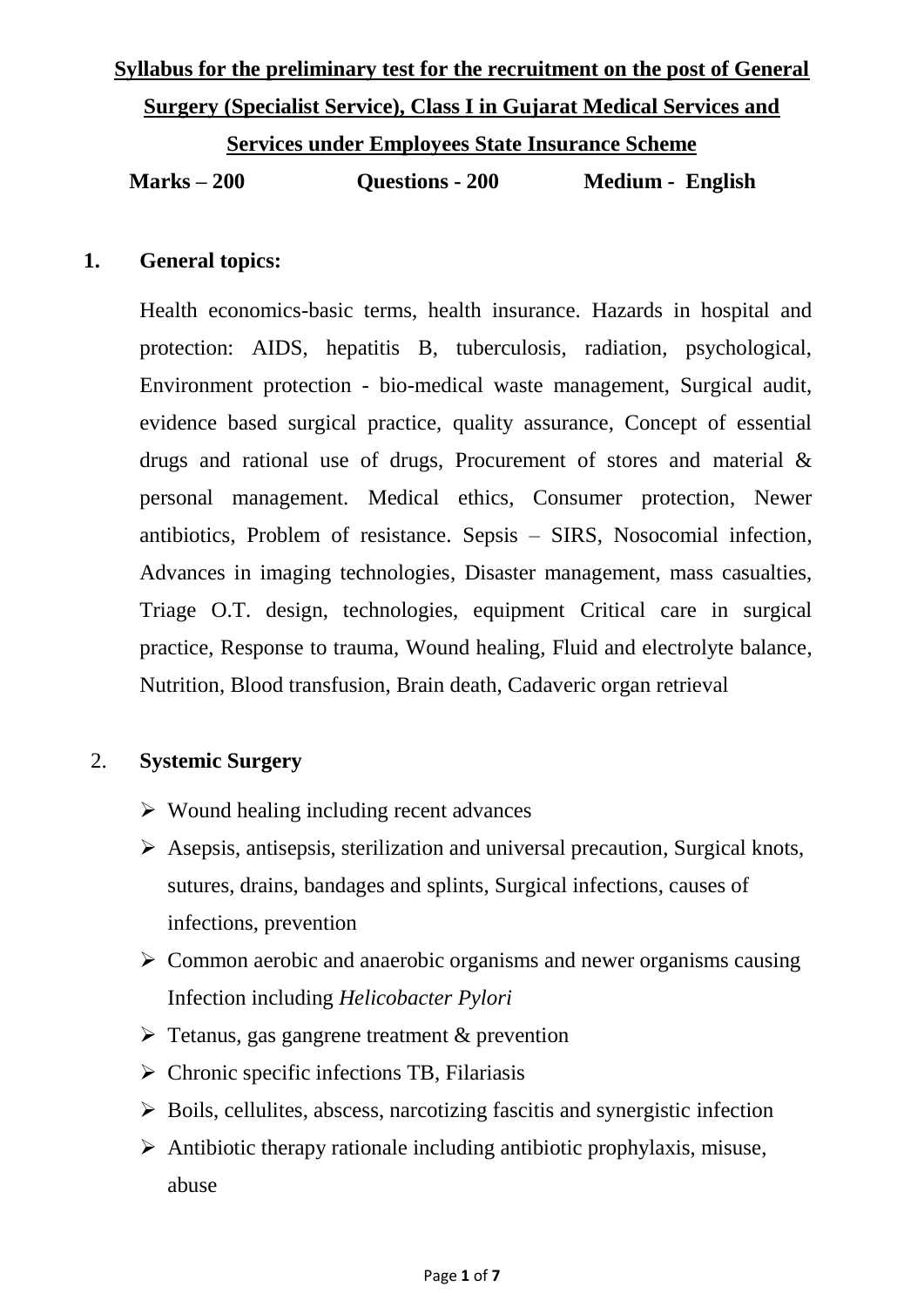- $\triangleright$  Hospital acquired nosocomial infection causes and prevention including MRSA etc.
- $\triangleright$  HIV, AIDS and Hepatitis B & C, Universal precautions when dealing with patients suffering from these diseases
- $\triangleright$  Fluid and electrolyte balance including acid base disturbance, consequences, interpretation of blood gas analysis data and management
- $\triangleright$  Rhabdomyolysis and prevention of renal failure
- $\triangleright$  Shock (septicaemic, hypovolaemic, Neurogenic, anaphylactic), etiology, pathophysiology and management
- $\triangleright$  Blood and blood components, transfusion indication, contraindication, mismatch and prevention and management of complications of massive blood transfusion
- $\triangleright$  Common preoperative preparation (detailed preoperative workup, risk assessment according to the disease and general condition of the patient as per ASA grade) and detailed postoperative complications following major and minor surgical procedures
- $\triangleright$  Surgical aspects of diabetes mellitus particularly management of diabetic foot and gangrene, preoperative control of diabetes, consequences of hypo- and hyperglycaemia in a postoperative setting
- $\triangleright$  Consequences and management of bites and stings including snake, dog, human bites
- $\triangleright$  Mechanisms and management of missile, blast and gunshot injuries
- $\triangleright$  Organ transplantation: Basic principles including cadaver donation, related Human Organ Transplant Acts, ethical and medicolegal aspects.
- $\triangleright$  Nutritional support to surgical patients
- $\triangleright$  Common skin and subcutaneous condition
- $\triangleright$  Sinus and fistulae, pressure sores
- $\triangleright$  Acute arterial occlusion, diagnosis and initiate management
- $\triangleright$  Types of gangrene, Burger's disease and atherosclerosis
- $\triangleright$  Investigations in case of arterial obstruction, amputation, vascular injuries: basic

principles and management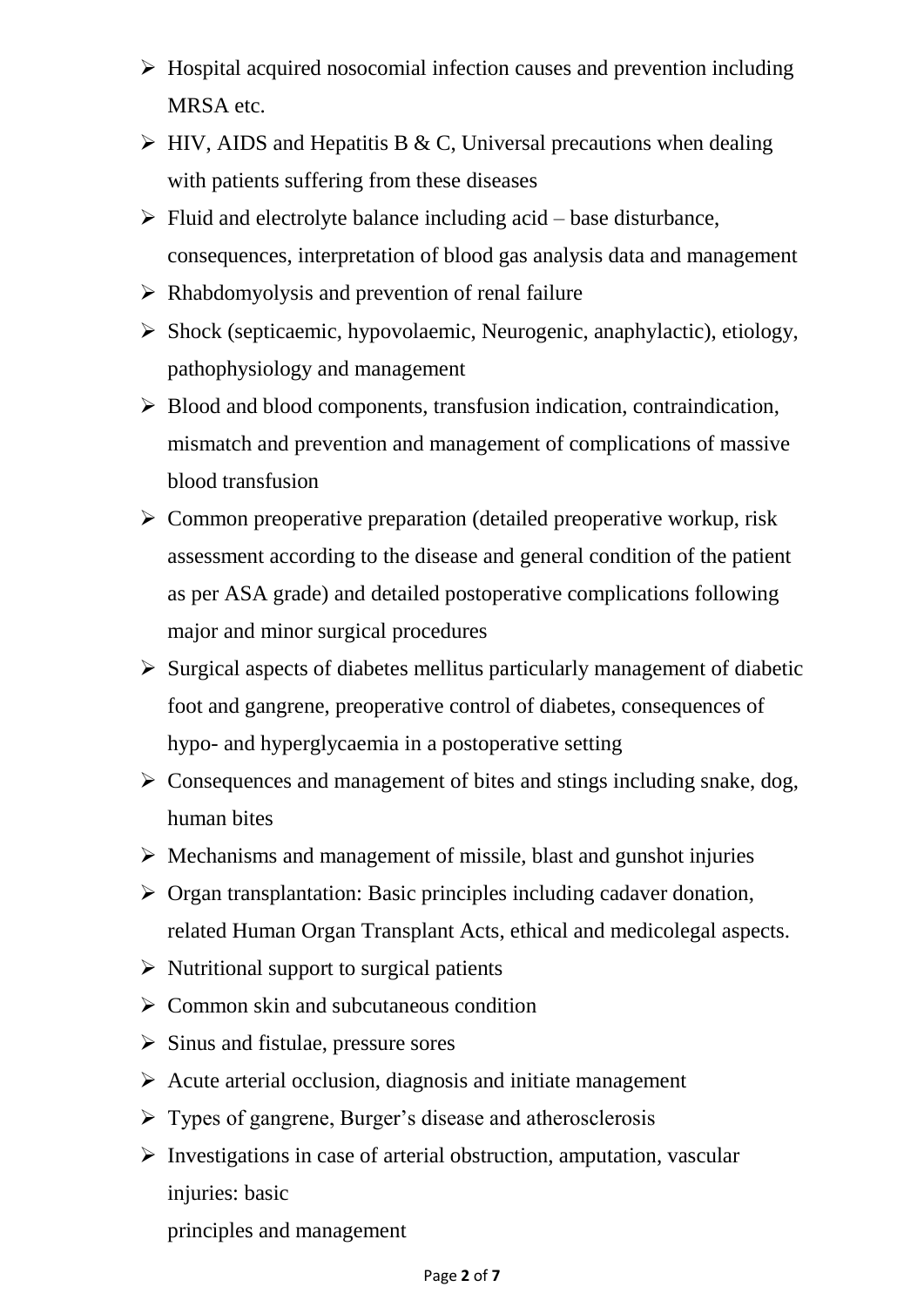- Venous disorders: Varicose veins
- Diagnosis, principles of therapy, prevention of DVT: basic principles and management
- $\triangleright$  Lymphatic: Diagnosis and principles of management of lymphangitis and lymphedema
- $\triangleright$  Surgical management of Filariasis
- $\triangleright$  Burns: causes, prevention and management
- $\triangleright$  Wounds of scalp and its management
- $\triangleright$  Recognition, diagnosis and monitoring of patients with head injury, Glasgow coma scale
- $\triangleright$  Undergo advanced trauma and cardiac support course (certified) before appearing in final examination
- $\triangleright$  Recognition of acute cerebral compression, indication for referrals.
- $\triangleright$  Cleft lip and palate
- $\triangleright$  Leukoplakia, retention cysts, ulcers of tongue
- $\triangleright$  Oral malignancies
- $\triangleright$  Salivary gland neoplasms
- $\triangleright$  Branchial cyst, cystic hygroma
- $\triangleright$  Cervical lymphadenitis nonspecific and tuberculous, metastatic lymph nodes and lymphomas.
- $\triangleright$  Diagnosis and principles of management of goitre
- $\triangleright$  Thyroglossal cyst and fistula
- > Thyrotoxicosis
- $\triangleright$  Thyroid neoplasms
- $\triangleright$  Management of solitary thyroid nodule
- $\triangleright$  Thoracic outlet syndrome
- $\triangleright$  Management of nipple discharge
- $\triangleright$  Breast abscess
- $\triangleright$  Clinical breast examination, breast self examination
- $\triangleright$  Screening and investigation of breast lump
- $\triangleright$  Concept of Single Stop Breast Clinic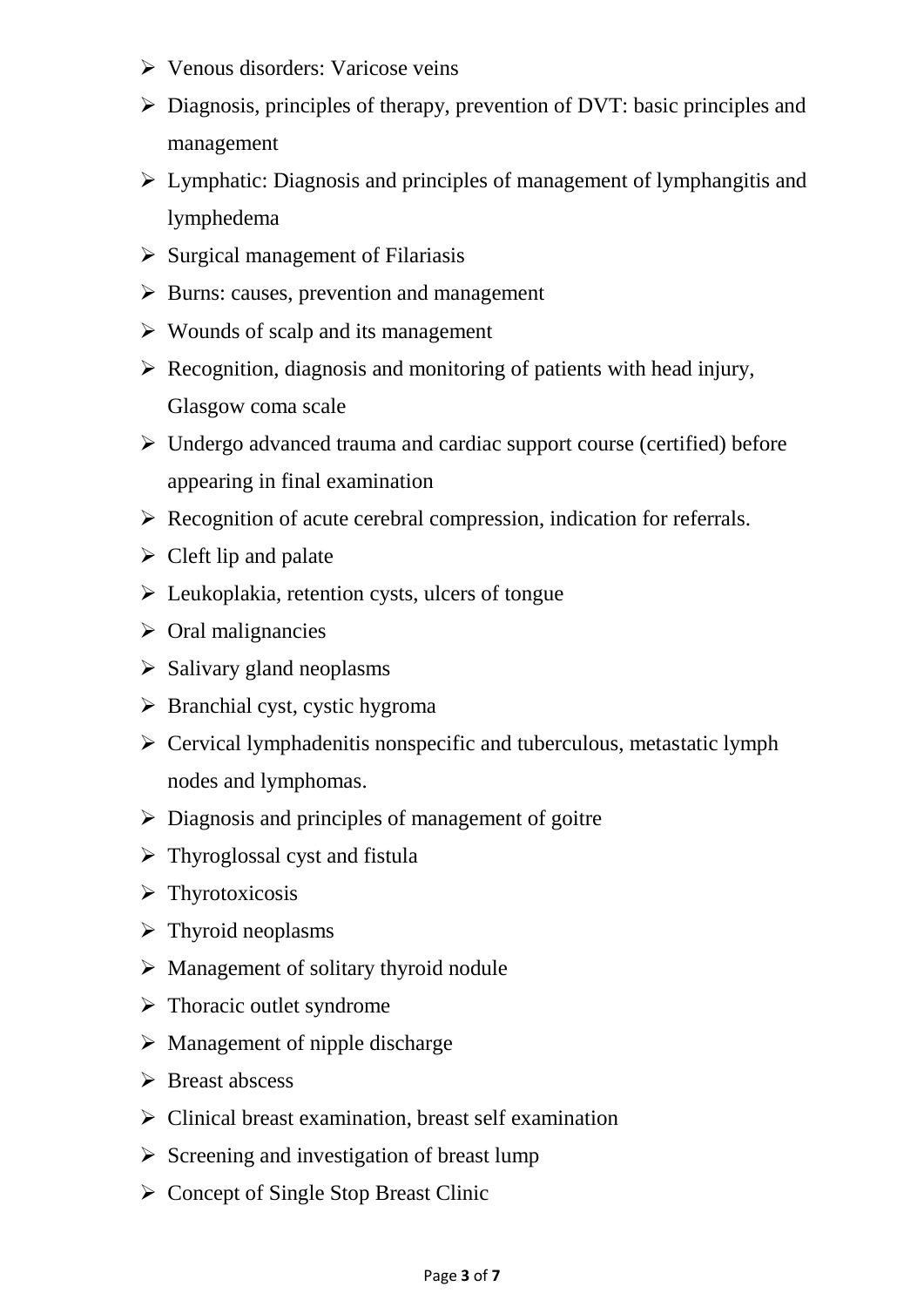$\triangleright$  Cancer breast diagnosis, staging and multimodality management (common neoadjuvant and adjuvant and palliative chemotherapy protocols and indications of radiation and hormonal therapy, pathology and interpretation of Tumour

Markers, breast cancer support groups and counseling)

- $\triangleright$  Recognition and treatment of pneumothorax, haemothorax
- $\triangleright$  Pulmonary embolism: Index of suspicion, prevention/recognition and treatment
- $\triangleright$  Flail chest, stove in chest
- $\triangleright$  Postoperative pulmonary complication
- $\triangleright$  Empyema thoracis
- $\triangleright$  Recognition of oesophgeal atresisa and principles of management
- $\triangleright$  Neoplasms of the lung including its prevention by tobacco control
- $\triangleright$  Cancer oesophagus: principles of management including importance of early detection and timely referral to specialist
- $\triangleright$  Achalasia cardia
- $\triangleright$  Gastro-esophageal reflux disease (GERD)
- $\triangleright$  Congenital hypertrophic pyloric stenosis
- $\triangleright$  Aetiopathogenesis, diagnosis and management of peptic ulcer including role of H. Pylori and its diagnosis and eradication
- $\triangleright$  Cancer stomach
- $\triangleright$  Signs and tests of liver dysfunction
- $\triangleright$  Amoebic liver abscess and its non-operative management
- $\triangleright$  Hydatid cyst and its medical and surgical management including laparoscopic management
- $\triangleright$  Portal hypertension, index of suspicion, symptoms and signs of liver failure and timely referral to a specialist center
- $\triangleright$  Obstructive jaundice with emphasis on differentiating medical vs surgical Jaundice, algorithm of investigation, diagnosis and surgical treatment options
- $\triangleright$  Neoplasms of liver
- $\triangleright$  Rupture spleen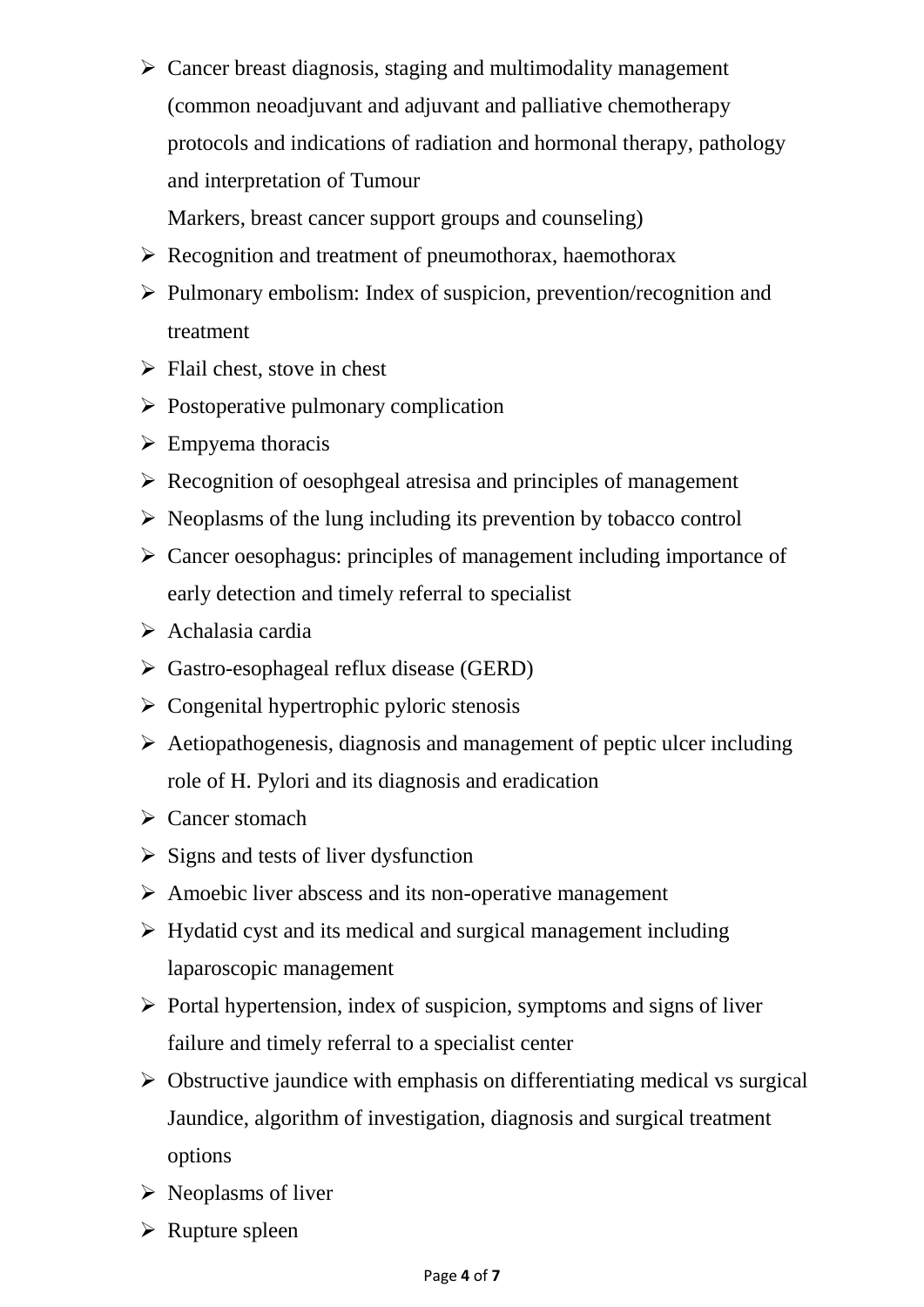- $\triangleright$  Indications for splenectomy
- $\triangleright$  Clinical features, diagnosis, complications and principles of management of cholelithiasis and cholecystitis including laparoscopic cholecystectomy
- $\triangleright$  Management of bile duct stones including endoscopic, open and laparoscopic management
- $\triangleright$  Carcinoma gall bladder, incidental cancer gallbladder, index of suspicion and its staging and principles of management
- $\triangleright$  Choledochal cyst
- $\triangleright$  Acute pancreatitis both due to gallstones and alcohol
- $\triangleright$  Chronic pancreatitis
- $\triangleright$  Carcinoma pancreas
- $\triangleright$  Peritonitis: causes, recognition, diagnosis, complications and principles of management with knowledge of typhoid perforation, tuberculous peritonitis, postoperative peritonitis
- $\triangleright$  Abdominal pain types and causes with emphasis on diagnosing early intraabdominal acute pathology requiring surgical intervention
- $\triangleright$  Intestinal amoebiasis and other worms manifestation (Ascariasis) and their surgical complications (Intestinal Obstruction, perforation, gastrointestinal bleeding, involvement of biliary tract)
- $\triangleright$  Abdominal tuberculosis both peritoneal and intestinal
- $\triangleright$  Intestinal obstruction
- **Appendix:** Diagnosis and management of acute appendicitis
- $\triangleright$  Appendicular lump and abscess

# **3. Colon:**

Congenital disorders, Congenital megacolon, Colitis infective / non infective, Inflammatory bowel diseases, Premalignant conditions of large bowel, Ulcerative colitis, Carcinoma colon, Principles of management of types of colostomy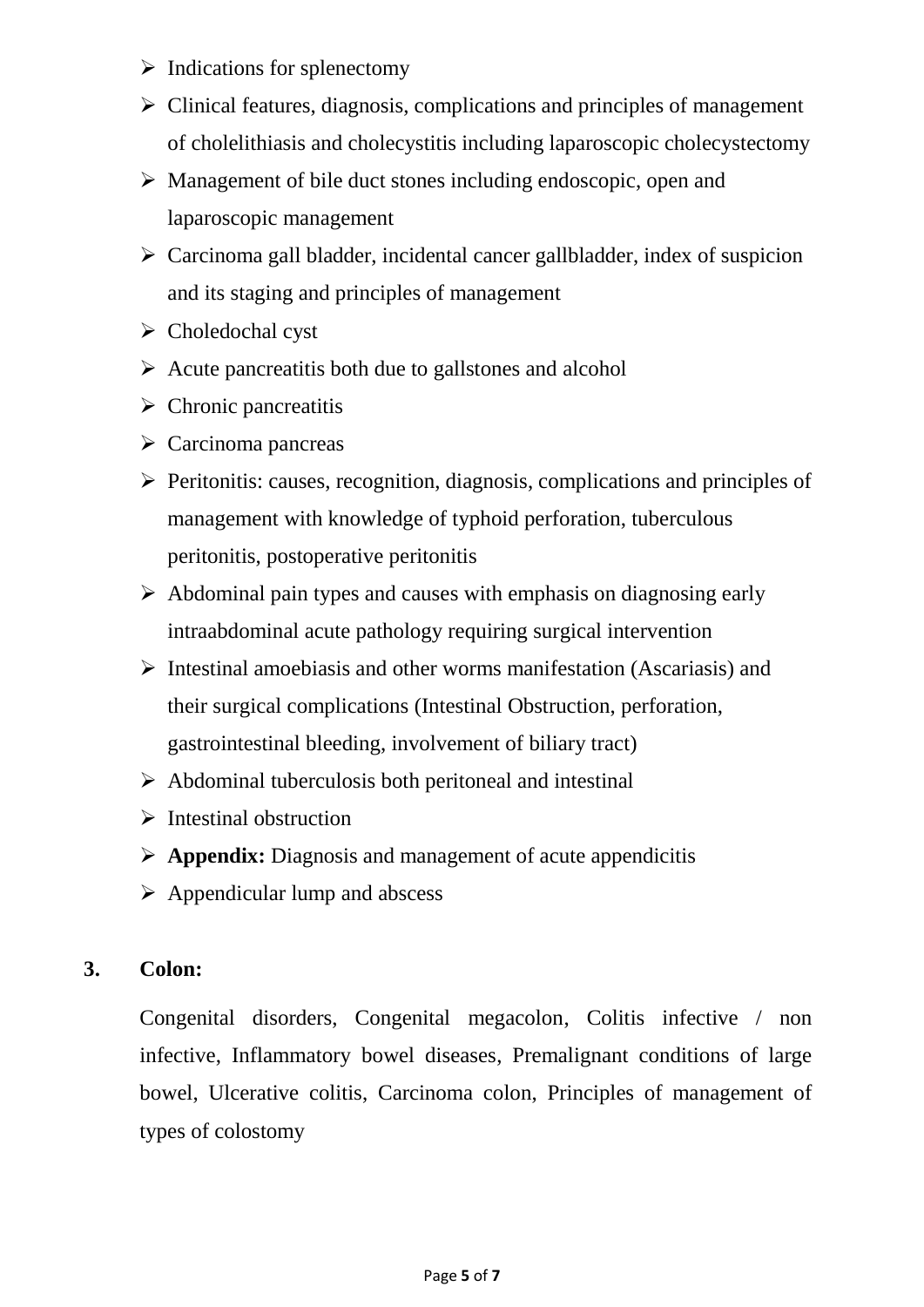# **4. Rectum and Anal Canal:**

Congenital disorders, Anorectal anamolies, Prolapse of rectum, Carcinoma rectum. Anal Canal: surgical anatomy, features and management of fissures, fistula - in –ano. Perianal and ischiorectal abscess. Haemorrhoids – Nonoperative outpatient procedures for the control of bleeding (Banding, cryotherapy, injection) operative options - open and closed haemorrhoidectomy and stapled haemorrhoidectomy, Anal carcinoma, Clinical features, diagnosis, complication and principles of management of inguinal hernia including laparoscopic repair. Umbilical, femoral hernia and epigastric hernia, Open and Laparoscopic repair of incisional/primary ventral hernia. Urinary symptoms and investigations of urinary tract, Diagnosis and principles of management of urolithiasis, Lower Urinary tract symptoms or prostatism, Benign prostatic hyperplasia; diagnosis and management . Genital tuberculosis in male, Phimosis and paraphimosis, Carcinoma penis, Diagnosis and principles of treatment of undescendecd testis, Torsion testis, Hydrocele, haematocele and pyocele Varicocele: Diagnosis (Medical Board for fitness) Varicocele: Diagnosis (Medical Board for fitness) Acute and chronic epididymo-orchitis, Testicular tumours, Principles of management of urethral injuries, Management of soft tissue sarcoma, Prosthetic materials used in surgical practice Telemedicine, teleproctoring and e-learning, Communication skills

# **5. Clinical cases and Symptoms-based approach to the patient with:**

Ulcers in oral cavity, Solitary nodule of the thyroid, Lymph node in the neck, Suspected breast lump, Benign breast disease, Acute abdominal pain, Blunt Trauma Abdomen, Gall stone disease, Dysphagia, Chronic abdominal pain, Epigastric mass, Right hypochrondium mass, Right iliac fossa mass, Renal mass, Inguino-scrotal swelling, Scrotal swelling, Gastric outlet obstruction, Upper gastrointestinal bleeding, Lower gastrointestinal bleeding, Anorectal symptoms, Acute intestinal obstruction, Obstructive jaundice, Acute retention of Urine, Bladder outlet obstruction, Haematuria, Peripheral